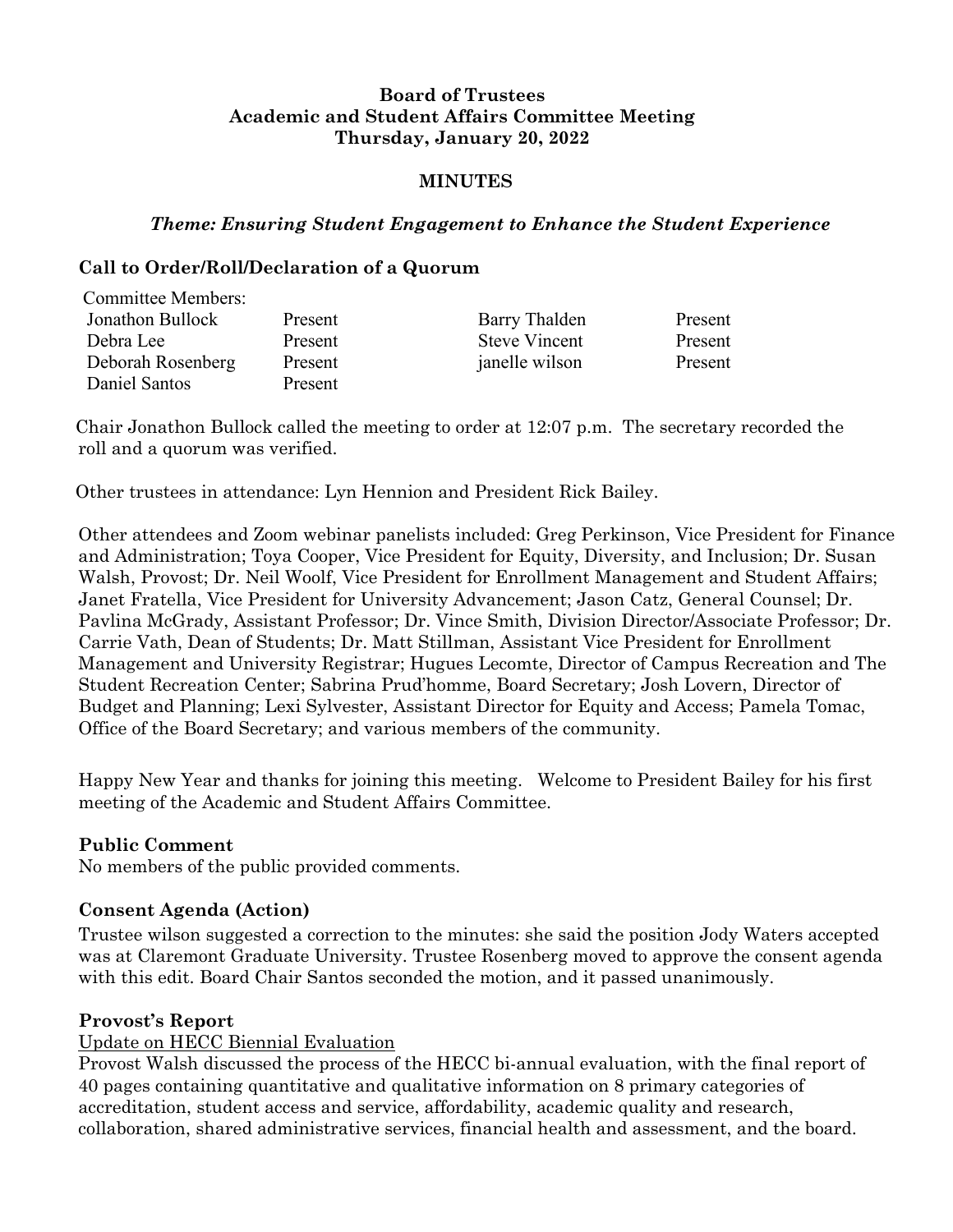It is an iterative process that began in November, which results in a full report that ultimately will be presented to the legislature.

Dr. Walsh also pointed out key differences between the HECC evaluation and university accreditation with the Northwest Commission on Colleges and University (NWCCU). About accreditation, she explained the criteria and procedures, process, requirements, receiving the accreditation designation, and the seven-year cycle. Accreditation is critically important because it creates a set of quality standards for all educational institutions or programs; it provides access to federal and state funding; it makes transferring credits easier; it ensures accountability of schools and degree programs which boosts public trust and confidence; and accredited institutions are able to attract a higher caliber of faculty than unaccredited institutions

# Tuition Advisory Council Update

The Tuition Advisory Council (TAC) advises the president on all matters pertaining to the cost of attendance at the university and helps promote communication and engagement in the campus community. The recommendation comes around the early part of April after a long review process. Dr. Walsh described the requirements of the HB 4141 checklist, the composition of the committee, and said the first meeting of the committee will be next week.

# Provost's Council Update

Later in the meeting, it was discussed that the Provost's Council is a remnant from the Oregon University System (OUS) that decided the provosts were functioned better collaboratively, although each provost is independent. The seven provosts, along with HECC, some faculty and staff from different institutions, plus a member from Oregon Health and Science University (OHSU), meets monthly. It is a tight-knit group that reviews curricular work, academic policy work, state-level work groups, legislation, COVID items, and the like.

The Oregon Council of Presidents (OCOP) asked the council to work with the HECC and other entities to come up with ideas for higher education for the sessions. Ben Cannon meets with the council to hear insight on ideas such as the value of degrees, or male achievement rates in higher education.

# **Vice President's Report**

# Enrollment Management Dashboard

Dr. Woolf provided a review of the enrollment management dashboard noting SOU's loss of approximately 4.6 percent of headcount due to challenges with California non-resident students. Responding to Vice Chair Bullock, Dr. Woolf replied that the increase in freshman is attributable largely to the partnership with Ruffalo Noel Levitz that has expanded the amount of communication sent to potential students and the ability to bring events back to high schools.

## Enrollment Council Update and Student Affinity Groups

Dr. Woolf was pleased to report that a transfer audit found SOU accepts 93% of the credits that students present and the 7% not taken are failed grades or classes that are not college level.

Dr. Woolf also gave a brief update on the five, new, student affinity groups being created, and said their joint purpose is to work within the communities of race and ethnicity to support students in non-curricular types of functions.

## Student Information System Update

Dr. Woolf highlighted for trustees that the administration is reviewing, through Tom Battaglia,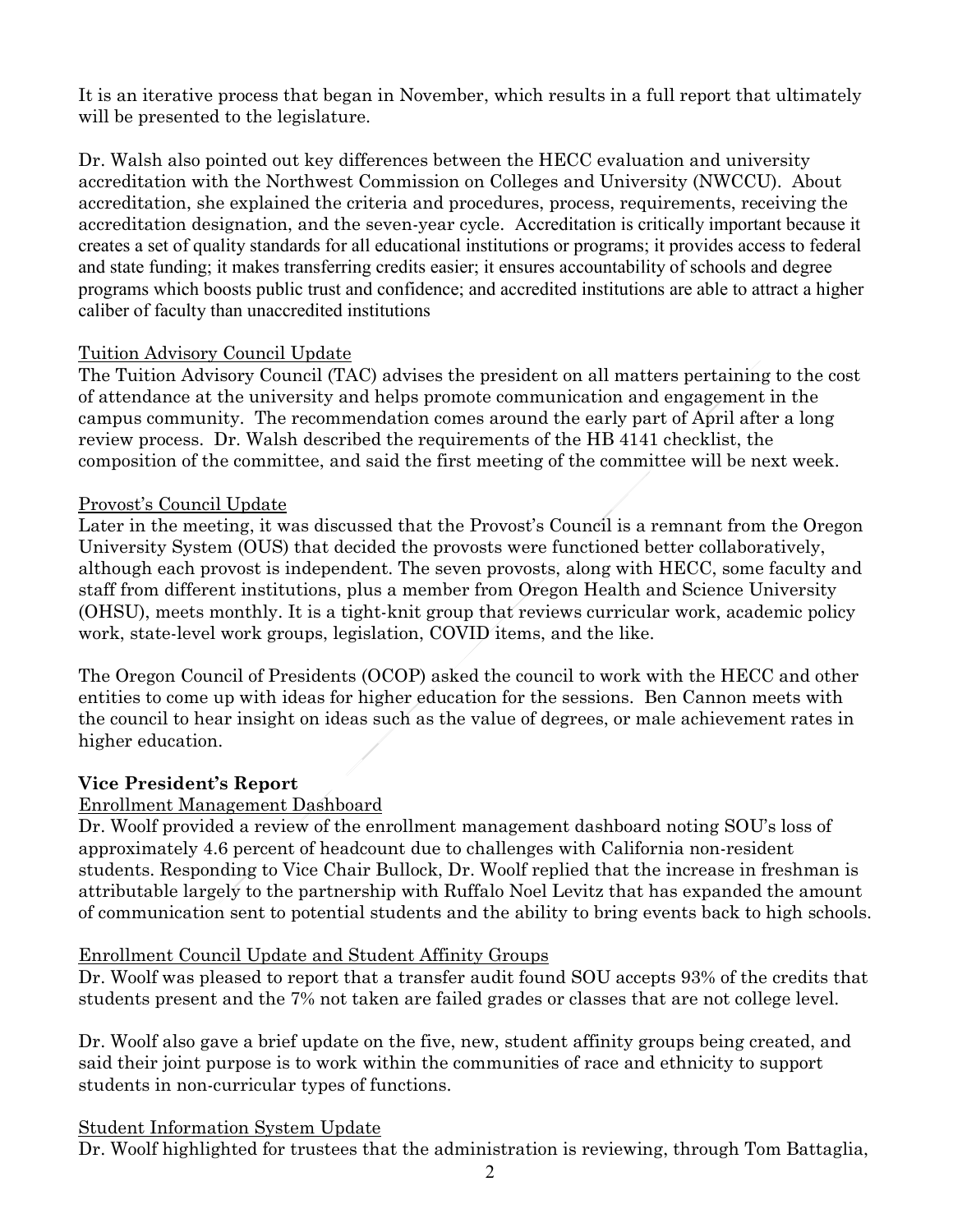a new student information system and Banner replacement. A new system will give students a much easier experience in navigating some of the university computer systems. Other General Updates

Dr. Woolf explained the development of the faculty-share program that will have SOU faculty presenting specific academic areas of interest to Medford high school seniors. Additionally, with a \$50K grant from the State Higher Education Executive Officers Association (SHEEO) and HECC, SOU is partnering with Rogue Community College (RCC) to launch an advertising campaign geared towards adult learners. He also mentioned the Raider Mentor program

### **Action, Information and Discussion Items**

New Program Proposal: Bachelor of Arts/Bachelor of Science Degree in Sustainable Tourism Management (Action)

Dr. Pavlina McGrady provided an overview of the proposed program as outlined in the materials and described how it aligns with local, statewide and national needs and goals. She cited economic drivers—especially new jobs both locally and globally. She highlighted careers as well as opportunities for partnerships and collaborations with international universities. The proposed program requires 32-36 credits of lower division core courses, 52 credits of upperdivision courses, and 12 credits are available for electives.

Responding to Trustee Rosenberg, Dr. McGrady replied that the correlation of sustainable travel with Oregon's diverse transportation and diverse learner mix represents the idea that the program is multidisciplinary and therefore offers job opportunities from various sectors attracting a diverse learner mix. Dr. Smith added that rural is often thought of as agribusiness, but there is great potential in census-defined rural areas that are tourismfocused, and this will bring students and a more diverse mix of people to this community.

Trustee Thalden mentioned that as a former casino and resort developer, there is a need and a market for sustainable tourism and he is glad to support programs that advance SOU students. He later added that 50 years ago, the Americans with Disabilities Act was passed in this country and everyone has had to build differently and retrofit to be responsive to the needs of disabled people. This is a tremendous opportunity for the same kind of sensitivities in the way that resources are utilized on the planet and SOU can be at the forefront of experts.

Responding to Trustee Vincent who asked if the program qualified students to go into an international, publicly-traded company, like Marriot, with the academic background and be part of a real estate development team and Dr. McGrady thought so. Additionally, Trustee Vincent noted that environmental, social, and governance (ESG) needs to be addressed, which Board Chair Santos later agreed with and Dr. Smith said that SOU intentionally has hired in that field and there is a good international mix of faculty. Dr. Smith later mentioned that the university is taking nine students to Guanajuato this summer to work on business planning and development for their tourism industry, and Guanajuato is reciprocating by sending nine students to SOU as part of a State Department-funded project.

Responding to Board Chair Santos' question of what this means for the hospitality program, Dr. Smith replied that the faculty will need to teach out some courses.

Trustee Thalden moved to approve the Bachelor of Arts/Bachelor of Science Degree in Sustainable Tourism. Trustee wilson seconded the motion, and it passed unanimously.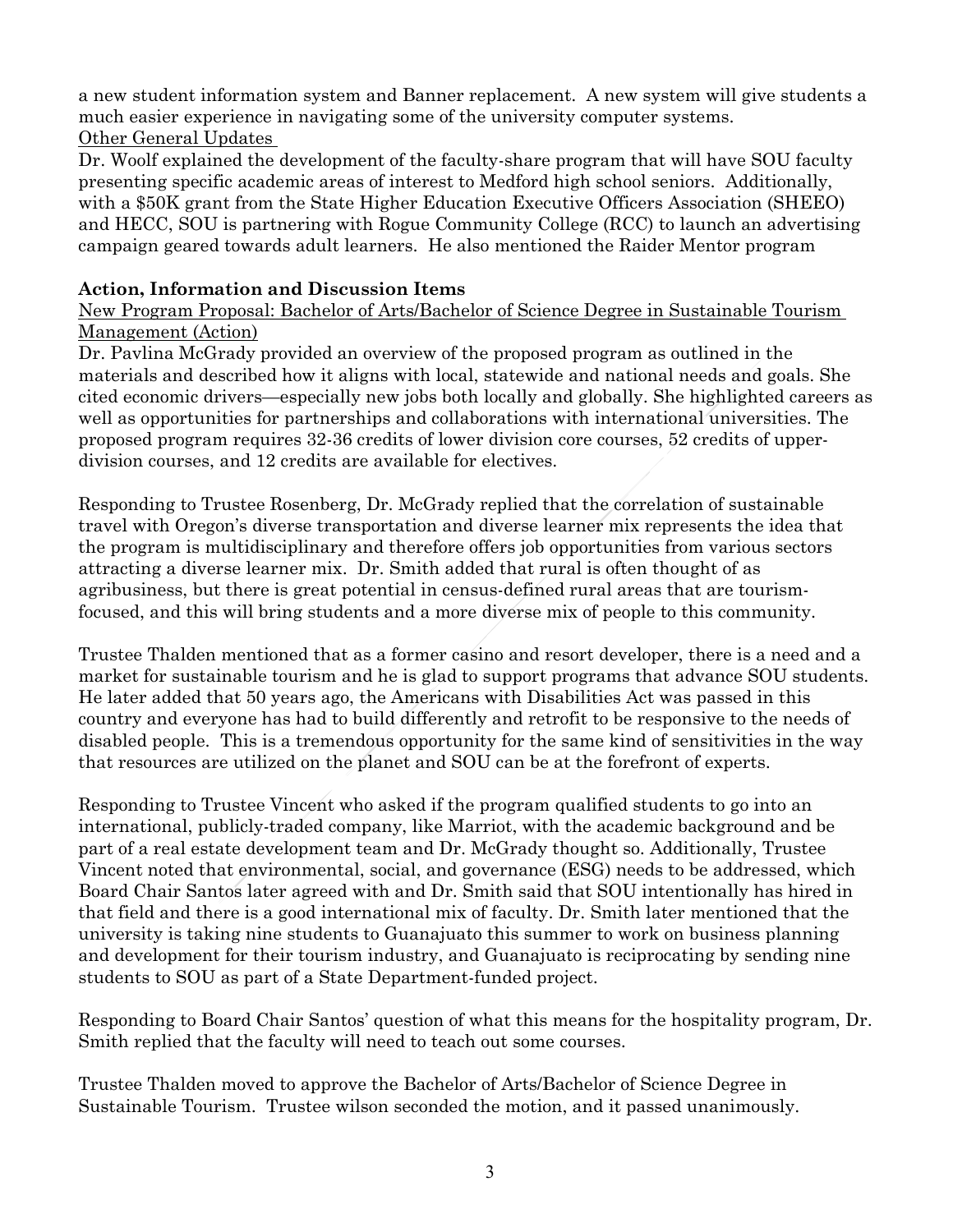# Student Withdrawal Survey

Dr. Woolf said the committee previously posed a question about having Banner stop someone from withdrawing from their final credit hours in order for administration to intercede. In response, Dr. Stillman was able to create a survey that pops up before the student can continue a withdrawal process. This will be the first iteration of an entire cycle of registration from May through October. The hope is to learn and then think together of what can be done with this data.

Dr. Vath said that the majority of the students are withdrawing between May 28 and September 21, which is before the first day of classes when a 100 percent refund is available and students may be considering several institutions. There are two clear categories of students who that did not get a refund: early versus late. The numbers were highest for first and senior-year students; it is not uncommon to see first-year students drop out, the senior withdrawals are high because the senior category is a catch-all. Residents versus nonresidents and gender categories are trending similarly to other institutions, and there is no achievement gap seen on withdrawals. The numbers for some student populations are very low but there is no reason to infer much because no group (such as race or ethnicity) stands out as being over or under-disadvantaged in this early analysis.

The whys of dropping out are individual and different for each student; mental health is the top reason and next are family issues overall. The university cares about each student, and the whys help determine how to best reach out with help. Trustee Hennion said as this report is built out quarter by quarter, understanding the different "whys" will help identify trends over time.

President Bailey applauded the work and thanked Drs. Stillman and Vath, saying that coming from an institution where almost all the reasons for early and late withdrawals were financial, it seems to get more challenging with multiple explanatory factors involved. He then posed a question on stop-outs, which Dr. Woolf said the students usually explained as "it is me not you," and many feel the investment in college is not worth it or question the value proposition. He added that it is challenging to get more information on why this occurs. President Bailey added there was a nationwide study last year about the perception by people if a higher education is worth it. The president said this question points to a misperception since the data is clear that the investment is worth it in terms of career earnings, life expectancy, and many other factors. He added that SOU will remind and communicate this to the public.

One takeaway for the team, Dr. Woolf said is convincing juniors and seniors that they are halfway through and to stick it out. Dr. Vath talked about early withdrawals with fit being the largest factor, and the second-largest factor showed unknown as students left this response blank. A positive response was work obligations that were often marked as students getting promotions or moving along in their career paths.

Responding to Trustee Vincent, Dr. Stillman replied that not enough information from the population mix to break down to differentiate the populations, but they will work on getting this information for the long term. Dr. Woolf said those closest to the students are doing great work in this, and the administration will continue to share this information throughout campus to get more insight and solutions.

Chair Bullock said this is further evidence of the work happening across campus to find ways to keep the students engaged, stay with SOU, graduate, and live lives of purpose.

Campus Recreation and Student Engagement

Hugues Lecomte said the Student Recreation Center (SRC) is anchored in the student affairs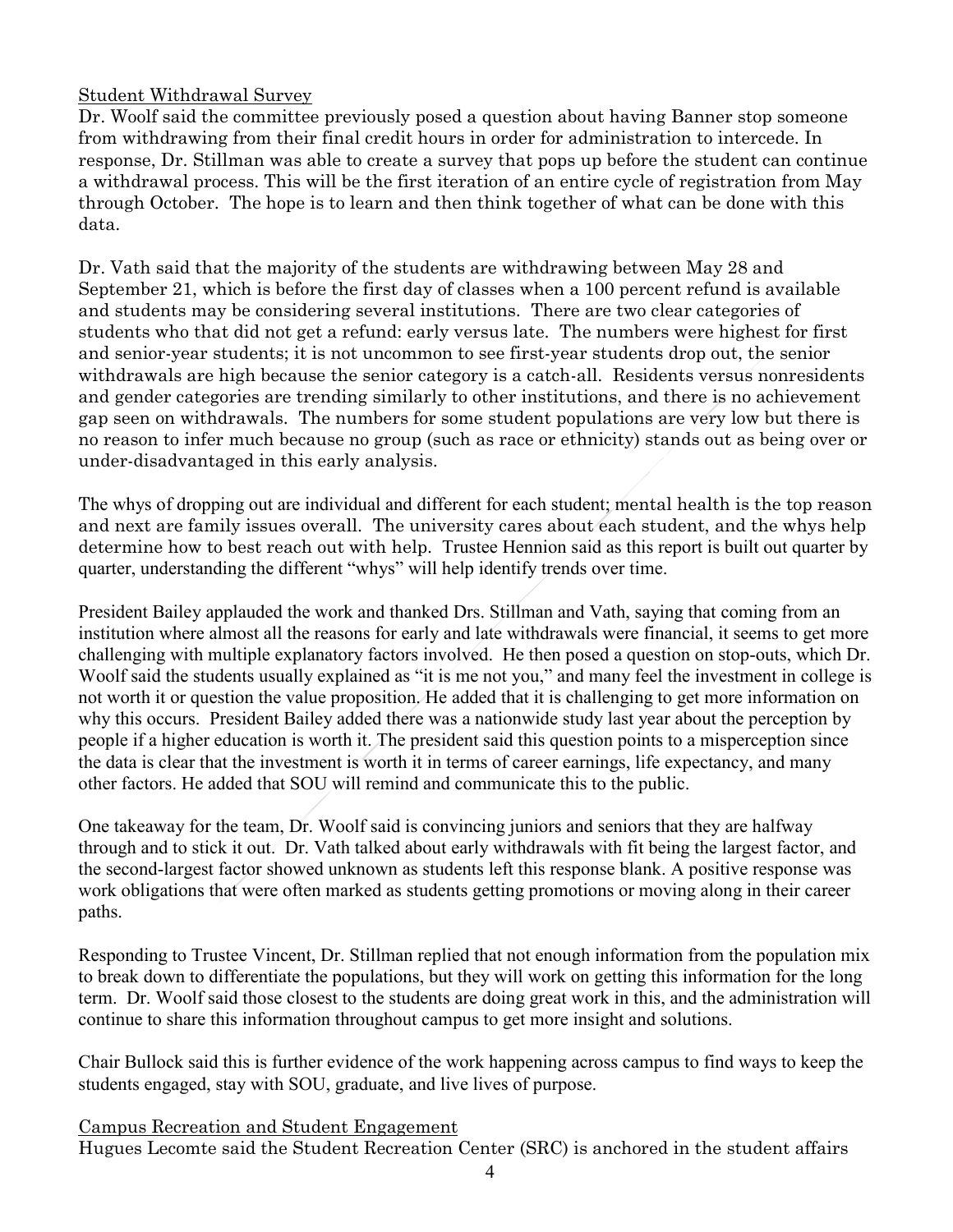division, embraces a student-first philosophy, and has a strong network with related national organizations. Regarding the development of the center, he reviewed the timeline, its Leadership in Energy and Environmental Design gold rating that exceeds sustainability standards and noted that it has biometric scanners as well as an esports hub.

The outdoor program is the longest-lived student recreation program with a revenue mix of 44 percent from alternative sales and events and 66 percent from the incidental fee. The SRC has \$550K of equipment in the rental fleet, collaborates on events such as the Banff festival, and hosts a ski swap and a cohort raider wilderness experience. Mr. Lecomte added that digital outreach is active with virtual wellness resources, over 1000 Instagram followers, and 1880 Facebook followers.

Regarding intramural and sports clubs, Mr. Lecomte showed 14 different modules of training that engaged students and staff by using over 22 software and platform operations. Learning outcomes range from time management skills, respect for others, academic performance, and sense of belonging and association, to multitasking abilities, friendship development, teamwork cooperation, communication skills, and problem-solving.

The overall budget is \$1.6M, with \$1M from the SRC fee and \$600K from the incidental fee. The expenses flow 48 percent to debt services and 40 percent to salaries, with 36 percent of that or \$245K going directly to student employment, and 12 percent to operating costs.

The SRC hosts successful programs to local youth in collaboration with Ashland and Medford School Districts, SOU Pre-College Youth Summer Camps and Academy, Ashland Parks and Recreation Camps, and Deaf Climbing Night.

Board Chair Santos commented that intramural participation seemed low compared to when he attended SOU. Mr. Lecomte said the figures were collected during the pandemic which relays low activity. That trend is sticking as there is difficulty with the outdoor fields due to the sustainability of watering, lighting, timing after 5 or 6 pm when the stadium is occupied by sports practices, and a shortage of field space.

Responding to Trustee Rosenberg, Mr. Lecomte said the wish list includes a wellness committee coming on board for the inclusive wellbeing of students and employees. Mr. Lecomte has seen data concerning mental health, so this is very much needed and would be for the campus, not just the SRC. Another wish is to have a dedicated space for a health promotion specialist and a demonstration kitchen so nutritional aspects can help set up healthy nutrition habits.

## Social Justice and Equity Center Overview

Vice Chair Bullock introduced the topic and said the Social Justice and Equity Center (SJEC), is an area in the Stevenson Union that is both a physical space and functionally is filled with people and resources to provide supportive services to SOU students. The SJEC specifically focuses on helping to fulfill the needs of students of specific diverse backgrounds, as well as student veterans and military families.

Trustee janelle wilson, who also serves as the associate dean of students and director of engagement and support programs, summarized the SJEC organization structure. Lexi Sylvester, assistant director for equity and access, said the mission of the SJEC is to provide advocacy, education, community, and resources at SOU, centering the needs of Black students,